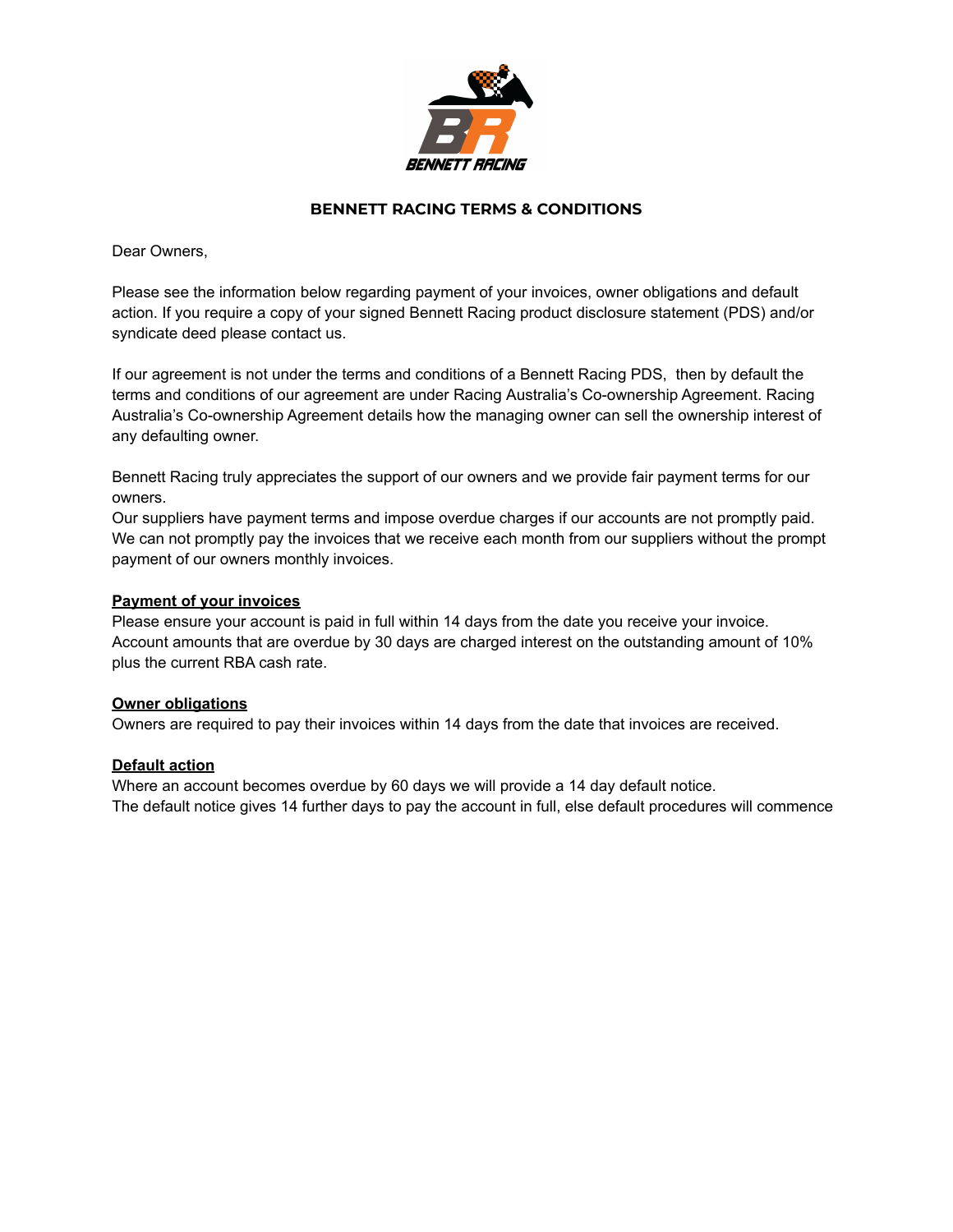

Owners shall pay monthly to the syndicate manager an owners management fee, as set out below.<br>Owners shall pay monthly to the syndicate manager a monthly accounts fee of \$9.00 incl gst per statement

# BENNETT RACING 2022 OWNERS MANAGEMENT FEE SCHEDULE

## INDIVIDUAL OWNER MANAGEMENT FEE

Individual Owner Fee Cap \$80 per month

| <b>SHARES OF 2.5% OR GREATER</b> |                |
|----------------------------------|----------------|
|                                  | <b>MONTHLY</b> |
| <b>FIRST HORSE</b>               | \$30.00        |
| <b>SECOND HORSE</b>              | \$25.00        |
| <b>THIRD HORSE</b>               | \$20.00        |
| <b>FOURTH HORSE</b>              | \$5.00         |
| <b>FIFTH HORSE</b>               | \$0.00         |

| <b>SHARES BETWEEN 1.25% AND 2.49%</b> |                |
|---------------------------------------|----------------|
|                                       | <b>MONTHLY</b> |
| <b>FIRST HORSE</b>                    | \$20.00        |
| <b>SECOND HORSE</b>                   | \$20.00        |
| <b>THIRD HORSE</b>                    | \$20.00        |
| <b>FOURTH HORSE</b>                   | \$20.00        |
| <b>FIFTH HORSE</b>                    | \$0.00         |

| <b>SHARES BETWEEN .01% AND 1.24%</b> |                |
|--------------------------------------|----------------|
|                                      | <b>MONTHLY</b> |
| <b>FIRST HORSE</b>                   | \$10.00        |
| <b>SECOND HORSE</b>                  | \$10.00        |
| <b>THIRD HORSE</b>                   | \$10,00        |
| <b>FOURTH HORSE</b>                  | \$10,00        |
| <b>FIFTH HORSE</b>                   | \$10,00        |
| <b>SIXTH HORSE</b>                   | \$10,00        |
| <b>SEVENTH HORSE</b>                 | \$10,00        |
| <b>EIGHTH HORSE</b>                  | \$10,00        |
| <b>NINTH HORSE</b>                   | \$0.00         |

**SYNDICATE OWNER MANAGEMENT FE** 

|                  | <b>SHARES OF 20% OR GREATER</b> |
|------------------|---------------------------------|
|                  | <b>MONTHLY</b>                  |
| <b>PER HORSE</b> | \$170.00                        |

|           | <b>SHARES BETWEEN 15% AND 19.99%</b> |
|-----------|--------------------------------------|
|           | <b>MONTHLY</b>                       |
| PER HORSE | \$140.00                             |

|           | <b>SHARES BETWEEN 10% AND 14.99%</b> |
|-----------|--------------------------------------|
|           | <b>MONTHLY</b>                       |
| PER HORSE | \$110.00                             |

|           | <b>SHARES BETWEEN 7.50% AND 9.99%</b> |
|-----------|---------------------------------------|
|           | <b>MONTHLY</b>                        |
| PER HORSE | \$90.00                               |

| <b>MONTHLY</b>       |  |
|----------------------|--|
| \$70.00<br>PER HORSE |  |

| <b>SHARES BETWEEN 2.5% AND 4.99%</b> |                |
|--------------------------------------|----------------|
|                                      | <b>MONTHLY</b> |
| PER HORSE                            | \$50.00        |

| <b>SHARES BETWEEN .01% AND 2.49%</b> |                |
|--------------------------------------|----------------|
|                                      | <b>MONTHLY</b> |
| <b>PER HORSE</b>                     | \$30.00        |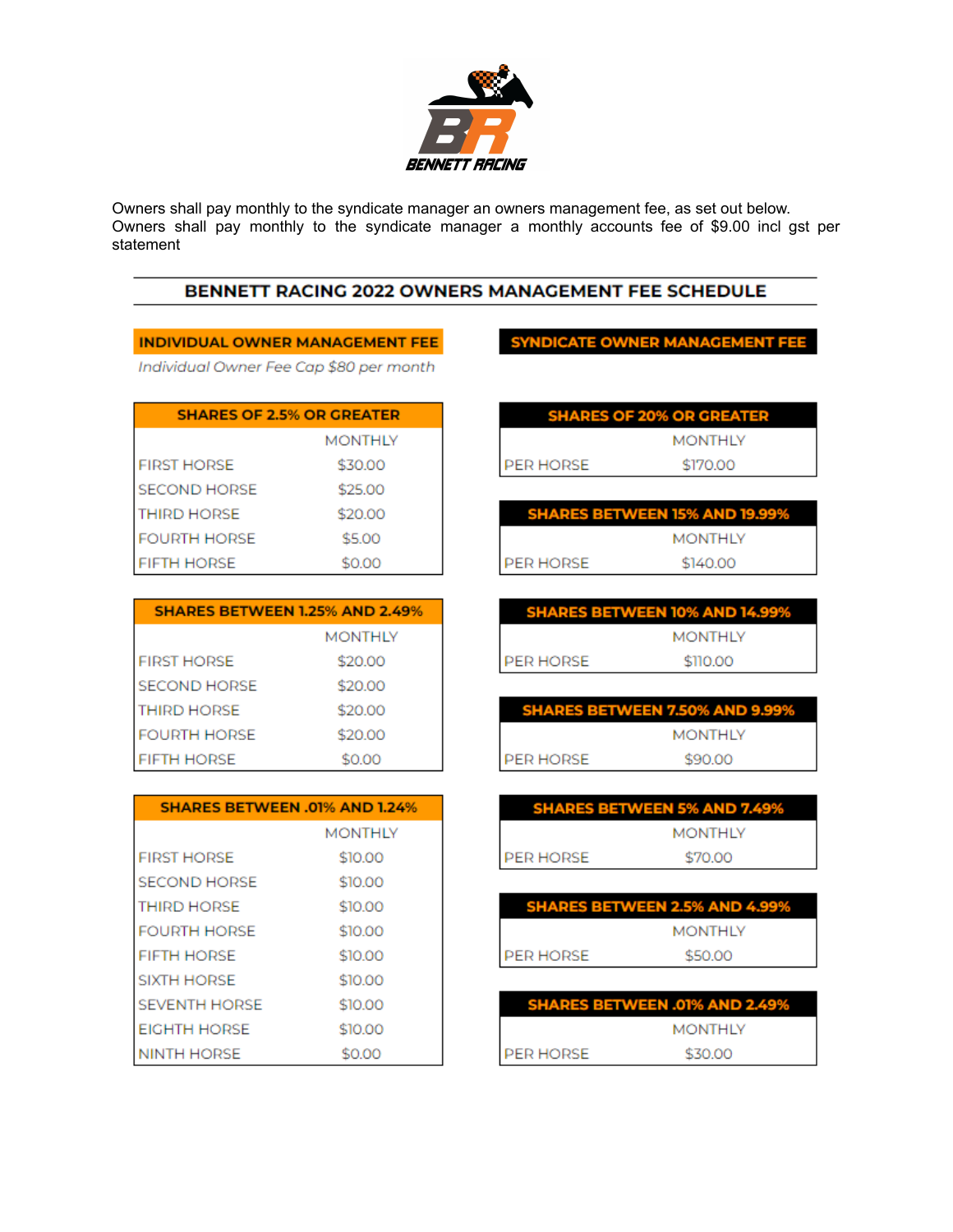

- Racing Australia allows for a maximum of 20 owners in the registration of a racehorse. The named places that an owner owns are for their exclusive use only. All owners with a 5% share or more will be named in the racebook in which the horse is competing. Owners with less than a 5% share will not be named in the racebook in which the horse is competing. Owners with less than a 5% share will be named in a Bennett Racing syndicate and are required to pay the expenses relating to creating the syndicate initially, as charged by Racing Australia, and then the expense of maintaining the registration the syndicate annually, as charged by Racing Australia
- In the event of either the sale of a racehorse or any ownership interest in a racehorse or the sale of shares by any of the owners, a commission of five percent 5.00% incl gst on the sale price inclusive of gst, is to be paid to the syndicate manager.
- Owners who elect to engage the syndicate manager to sell their shares will be charged an administration fee of \$175.00 incl gst to cover the costs of administering and managing the sale on their behalf.
- Owners who sell their shares are responsible for paying all and any fees that are associated with the use and employment of any online sales platform that is used in order to effect the sale.
- Owners who sell their shares are responsible for paying all fees that are payable to all racing authorities that are required to amend the official records of the ownership group and/or registered syndicates, so that the owner who is selling may exit and so that the owner who is buying may enter.
- Bennett Racing does not offer a pro rata charge of monthly management fees or monthly account fees. These fees are charged on the monthly rate only. Whether entering or exiting the ownership in any given month, for any reason, the full monthly management fee and monthly account fee is payable.
- In the event of a Bennett racing managed racehorse winning a metropolitan race, Bennett Racing will receive a \$3,300.00 incl gst selection bonus. This would only occur once, for the first metropolitan race win. This fee will be added to owners monthly statements.
- In the event of a Bennett racing managed racehorse winning a black type race, Bennett Racing will receive a 5% Commission on the prize money for that race. This would only occur once. This fee will be added to owners monthly statements.
- Some horses in the past have been offered with the condition of a bonus payable to Bennett Racing in the event of its maiden win, please refer to your pds.
- Where an owner is in arrears by more than 30 days for expenses as invoiced by the syndicate manager, then the syndicate manager shall be entitled to charge interest on the amount outstanding at the current RBA cash rate plus 10% payable monthly. All communications and horse updates from Bennett Racing are disabled for accounts that are in arrears by more than 30 days, and are reinstated upon account arrears being settled in full.
- In the event the racehorse managed by Bennett Racing, is a commercial stallion prospect the Syndicate Manager is appointed as Exclusive Agent to sell the horse on behalf of the owners. Should a successful sale take place and upon the racehorse managed by Bennett Racing retiring